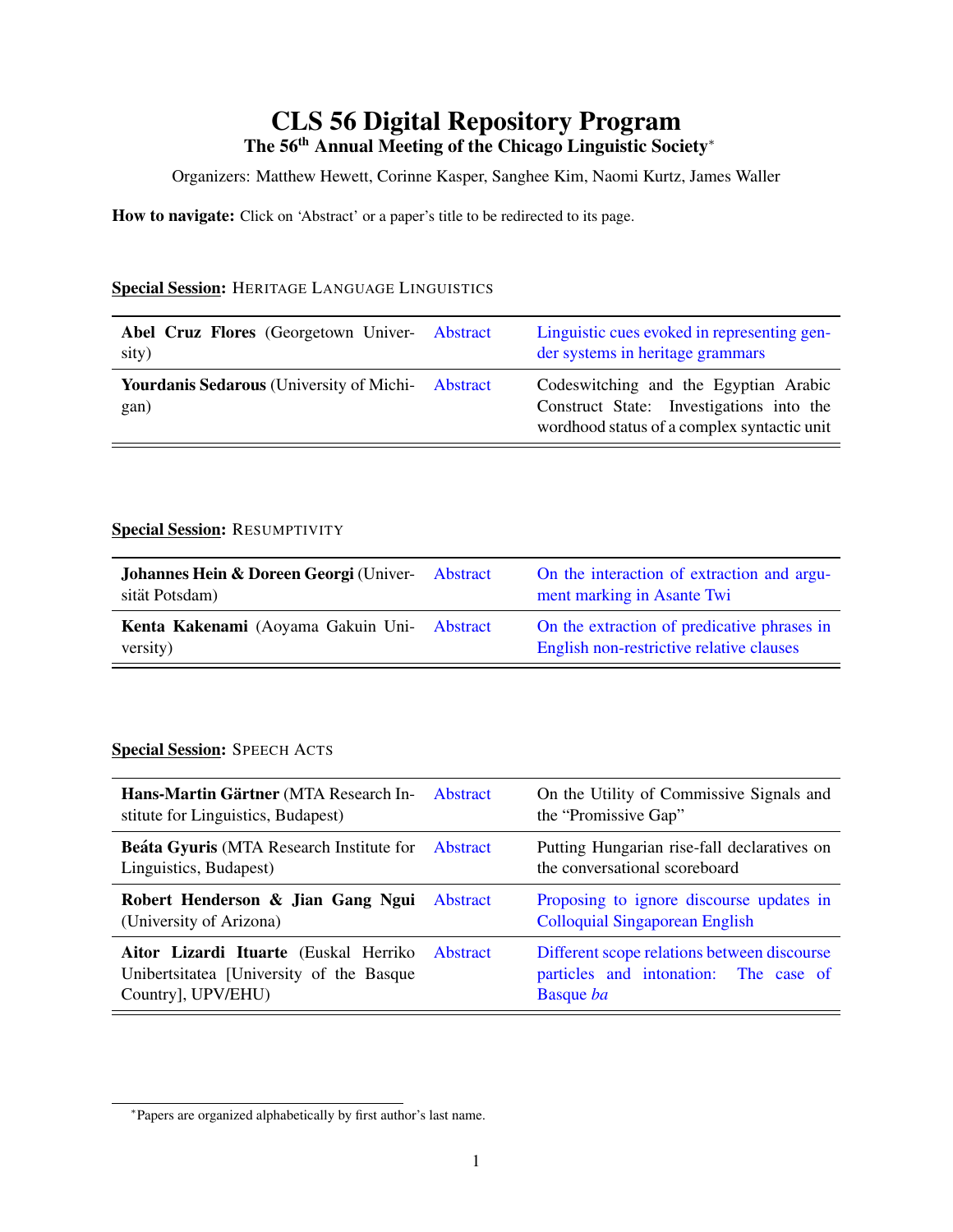## **General Session Talks**

| Irina Burukina & Alexandra Kubatieva<br>(RIL HAS, ELTE & RSUH) | <b>Abstract</b> | Control in event nominals revealed by an-<br>tipassive                                               |
|----------------------------------------------------------------|-----------------|------------------------------------------------------------------------------------------------------|
| <b>Chaoyi Chen</b> (Rutgers University)                        | <b>Abstract</b> | Presupposition licenses limited ellipsis:<br>Evidence from the non-verbal wh-question<br>in Mandarin |
| Koji Kawahara (Nagoya University of<br>Foreign Studies)        | Abstract        | Introducing iconicity: The semantics of<br>ideophones and the quotative particle                     |
| <b>Qiongpeng Luo &amp; Angi Zhang (Nanjing)</b><br>University) | Abstract        | The architecture of the perfective viewpoint<br>aspect in Mandarin                                   |
| <b>Jian Gang Ngui</b> (University of Arizona)                  | <b>Abstract</b> | A unified analysis of Mandarin long and<br>short bei-passives                                        |
| <b>Jason Overfelt</b> (Oakland University)                     | <b>Abstract</b> | Nipped in the bud: Failed sprouting in not-<br>at-issue content                                      |

### **Posters**

| Brian Agbayani & Toru Ishii (California<br>State University, Fresno & Meiji Univer-<br>sity) | Abstract        | Multiple sluicing constructions in Japanese                                                                                 |
|----------------------------------------------------------------------------------------------|-----------------|-----------------------------------------------------------------------------------------------------------------------------|
| Aliaksei Akimenka (University of Michi-<br>gan)                                              | Abstract        | A neo-constructivist approach to Excep-<br>tional Case Marking constructions                                                |
| Dan Cameron Burgdorf (Cornell Univer-<br>sity)                                               | <b>Abstract</b> | <b>Burmese moraic structure</b>                                                                                             |
| Irina Burukina (Eötvös Loránd Univer-<br>sity, MTA Research Institute for Linguis-<br>tics)  | Abstract        | Introducing an Addressee: When embed-<br>$\text{ded } C^0$ projects an argument                                             |
| Duk-Ho Jung & Grant Goodall (Univer-<br>sity of California San Diego)                        | Abstract        | Sprouting is not sensitive to islands                                                                                       |
| Demet Kayabaşı & Kadir<br>Gökgöz<br>(Boğaziçi University)                                    | Abstract        | The causative-inchoative alternation in<br>Turkish Sign Language and the age of ac-<br>quisition effects on complex clauses |
| (University of Wisconsin-<br>Okgi Kim<br>Milwaukee)                                          | Abstract        | Reformulative multiple accusative con-<br>structions as vacuous reformulative apposi-<br>tions                              |
| <b>Elango Kumaran</b> (University of Southern)<br>California)                                | Abstract        | Two types of external argument in Karuk                                                                                     |